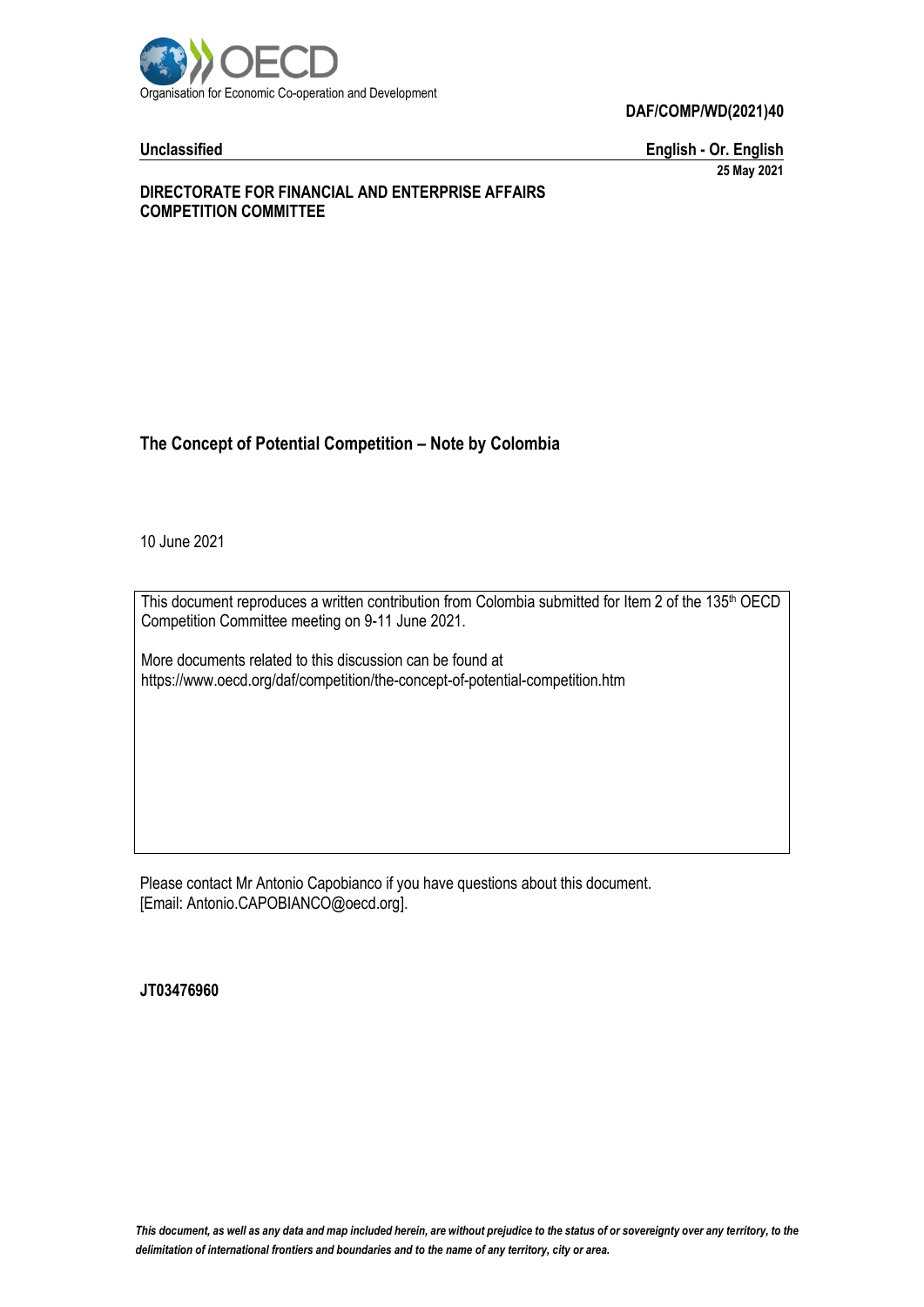# *Colombia*

1. The following document lays out Colombia's Superintendence of Industry and Commerce (henceforth, SIC) approach to the notion of potential competition. The purpose is to contribute to the clarification of the concept and to provide our experience assessing potential competition within the merger control procedures conducted by the SIC. Starting with a background on relevant elements from Colombia's applicable merger control regime, followed by the description of barriers to entry, and an account of the concept of potential competition on the basis of a relevant merger case to illustrate how and in which contexts it has been addressed, this document will provide information as to the ambit of the SIC's work on the matter.

#### **1. Background**

2. In accordance with the provisions of Article 4 of Law 155 of 1959, as amended by Article 9 of Law 1340 of 2009, companies engaged in the same economic activity or participating in the same value chain, and that meet the following criteria, shall be obliged to inform the SIC of the operations they plan to carry out for the purpose of merging, consolidating, acquiring control, or integrating, whatever the legal form of the planned operation:

- 1. When, jointly or individually considered, have had during the fiscal year prior to the projected transaction operational income greater than the amount that, in legal monthly minimum wages in force, has been established by the SIC, or,
- 2. When at the end of the fiscal year prior to the projected transaction they had, jointly or individually considered, total assets greater than the amount established by the SIC in minimum legal monthly salaries in force.

3. In the events in which the interested parties comply with any of the two previous conditions, but together have less than 20% of the relevant market, the operation will be deemed to be authorized. In the latter case, the SIC must only be notified of this operation. The SIC established through the Resolution No. 77896 of 2020, the operational income and assets to be taken into account from January 1, 2021 to december 31 2021 in Sixty Thousand Minimum Monthly Legal Wages In Force (60,000).

### **2. Assessing barriers to entry**

4. According to the Guidelines for the analysis of mergers (pre-evaluation procedures) of the SIC, barriers to entry can be defined as factors that delay, reduce, or prevent the entry of new companies into a given market, thus, facilitating the exercise of market power. These barriers can be of two (2) types: structural and artificial. On the one hand, structural barriers, arising from basic market conditions such as costs, demand, technological requirements, among others, may occur in: (i) presence of economies of scale; (ii) existence of high sunk costs and slow recovery; (iii) existence of a competitor (or a reduced group of competitors) that controls an essential and irreplaceable asset to produce a good or service; (iv) when market competitors have access to advanced technology that is difficult to access for an incoming competitor or for lagging competitors; and (v) when there are network economies in the market.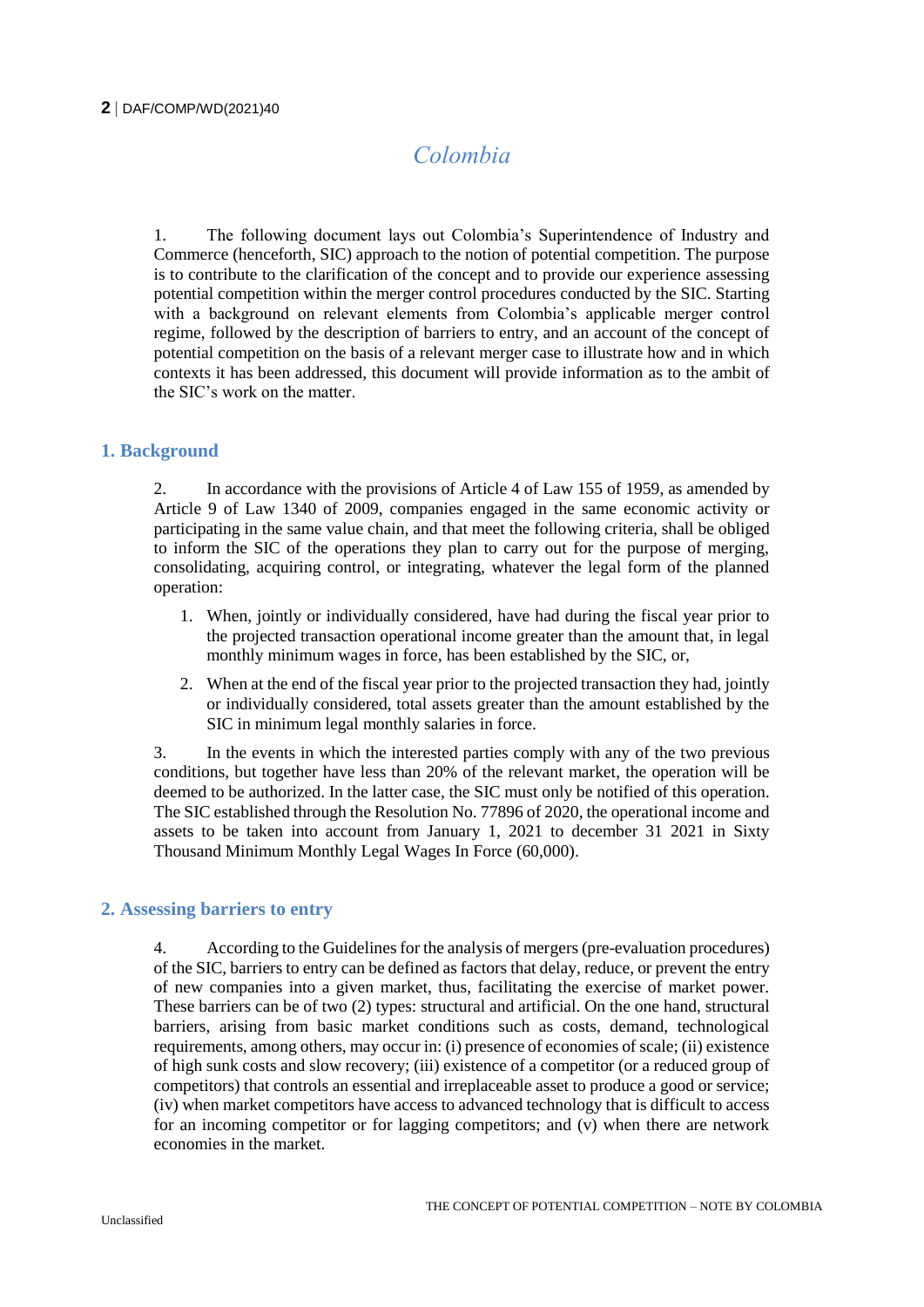5. On the other hand, legal barriers, which are governmental provisions, such as the requirement of operating licenses, the protection of intellectual property rights, limitations to the participation of companies in the market, among others.

6. An analysis of a merger transaction by the SIC will consider assessing barriers to entry when the participation quotas are high enough to suggest that there may be signs of market power and a likely degree of obstruction of competition. This analysis, then, will be aimed at determining whether entry for new competitors is feasible in terms of probability and opportunity. Thus, in such scenarios, the SIC will pinpoint those barriers that may prevent, hinder, or delay the entry of competitors into the relevant market; first, from a structural standpoint –which will consider not only the intervening parties but the market in general–; and second, by reviewing the existence of artificial barriers, which are those that companies may have generated prior the proposed transaction or that may result from the transaction itself, and that may lead to an undue restriction of competition.

7. The SIC also classifies barriers to entry as exogenous and endogenous. Exogenous barriers refer to those that are inherent to market conditions and cannot be controlled. For example, the existence of firms with cost advantages, product differentiation, trademarks, capital and initial investment requirements, switching costs, access to distribution channels, economies of scale, legal barriers, etc. Endogenous factors are those created by established companies through their market strategies and competitive behavior. The most common barriers to entry analyzed by the SIC are the following:

- a. Legal barriers: are those that are originated via regulations that create a cost disadvantage for companies interested in entering the market, such as permits, licenses, among others.
- b. Size of sunk costs: these are the costs that agents must incur to enter the market but cannot recover upon leaving it. Generally, when their value is high, they act as a means of discouraging the entry of new competitors. An example of these costs are the costs of starting up a business. It is important to mention, that endogenous sunk costs depend on the strategy chosen by the entrant and the incumbents, such as investment in advertising or the creation of a distribution network.
- c. Time of entry/opportunity: the SIC evaluates the time it has taken for other entrants to become actual competitors. This time may be increased if companies are required to learn how to use specific assets and develop efficient distribution networks. Generally, a period of less than one year is acceptable for achieving effective market entry.
- d. Scale of entry: is considered a barrier when for the companies intending to enter the market it is only profitable to do so with a high production capacity and by selling many units.
- e. Brand identity: some products are identified and recognized by the consumer or user through the brand, to such an extent that he/she would not shift his/her consumption to similar products of other brands while maintaining brand loyalty, which generates a barrier to entry for new competitors. The analysis of brands becomes important in asset purchase operations, due to its implications in licensing and use of brands.
- f. Technological requirements and capital investments: the SIC shall understand capital investments as the minimum investment for a potential competitor to be able to develop the same activity offering the same products. If the technological requirements are too high, the entry of new competitors into the market may be prevented or delayed.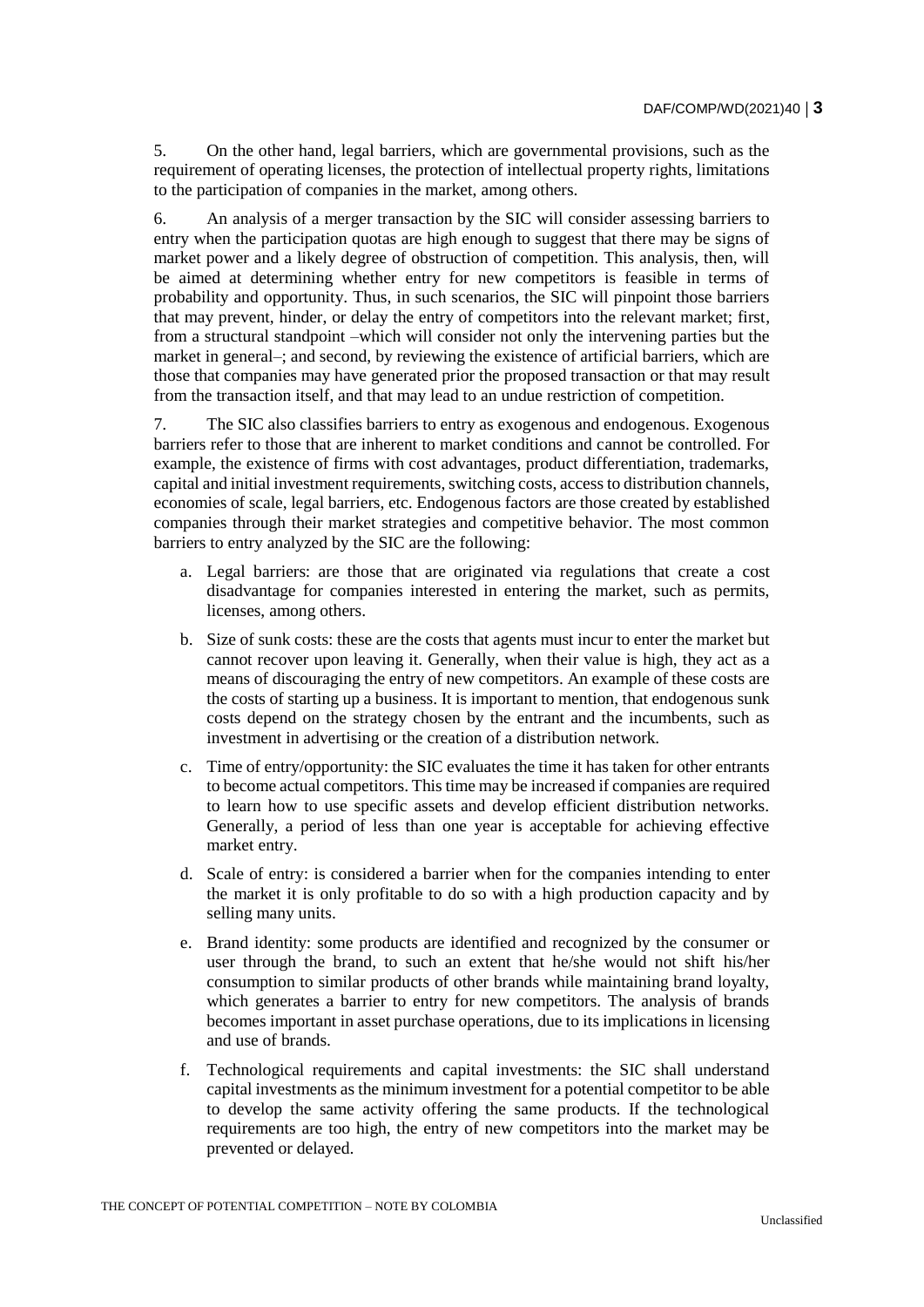#### **4** DAF/COMP/WD(2021)40

- g. Transportation costs: the impact of high transportation costs often limits the size of the geographic market. Similarly, difficulties of access to distribution in each area, such as regulatory barriers, quotas, tariff quotas and customs duties, can also constitute barriers that isolate a geographical area from the competitive pressure of companies located outside it.
- h. Access to sources of supply: this refers to the links that market participants have, in addition to trade, with suppliers of inputs and raw materials. These linkages are studied to determine whether access to sources of supply of inputs and raw materials becomes restricted to any extent.

8. It is important to note that barriers to entry do not present themselves in the same way or with the same intensity in all markets, sectors, or types of activities. Notwithstanding, when applicable, the analysis of barriers to entry should lead to determine if as a result of the transaction the companies participating in the transaction could act independently from their competitors and, whether they are able to alter the price, supply and other competitive factors, without being disciplined by new entrants. For example, the SIC analyzed a proposed transaction between *Protabaco* and *Coltabaco,* in the market of cigarettes*,* by which Phillip Morris International (owner of *Coltabaco*) would end up controlling *Protabaco*. Under Resolution No. 29937 of 2010, the SIC addressed whether the following aspects could end up constituting potential barriers to entry into the different segments of the market as a result of the transaction: upfront investment, investment in advertising and brand loyalty, legal barriers, declining demand, and idle capacity. Regarding upfront investment, the SIC identified that the initial investment required to enter the market for manufactured cigarettes by setting up a facility in Colombia was considerably high. This meant that it was unlikely for any player to enter the market as a counterweight to the two intervening companies without sufficient capacity. On the other hand, investment in advertising and brand loyalty was an expense that potential competitors had to necessarily undertake to enter the cigarette market and position their brands successfully. Also, as for legal barriers, the SIC reflected on whether the regulations in force at the time of the transaction regarding tobacco advertisements were barriers to entry. It concluded affirmatively, as they limited their access to the traditional media through which they advertise their products, as well as their ability to respond to consumer preferences.

9. Lastly, the SIC argued that it was relevant to analyze both declining demand and idle capacity. The behavior of demand in a mature market, such as the cigarette market, and the impact of advertising and health regulations made this market rather unattractive. This was reflected in the fact that demand for cigarettes had been dropping at an annual rate of almost 4% since 2000. The SIC found that the companies' combined capacity was very high, indicating an apparently satisfied demand and the potential of the resulting entity to supply an increase quickly and economically in the demand for cigarettes. Based on this, it was determined that this change in capacity constituted a significant barrier to entry.

### **3. Potential competition**

10. Besides conducting an analysis of barriers to entry, some cases require the SIC to review the potential competition in the market under analysis. In this sense, the SIC bears in mind those companies that, although they are not competitors of the firms to be merged, they are nevertheless capable of adjusting their production to offer the products or provide the services involved in the merger transaction, in the event of possible changes in factors affecting demand (such as price).